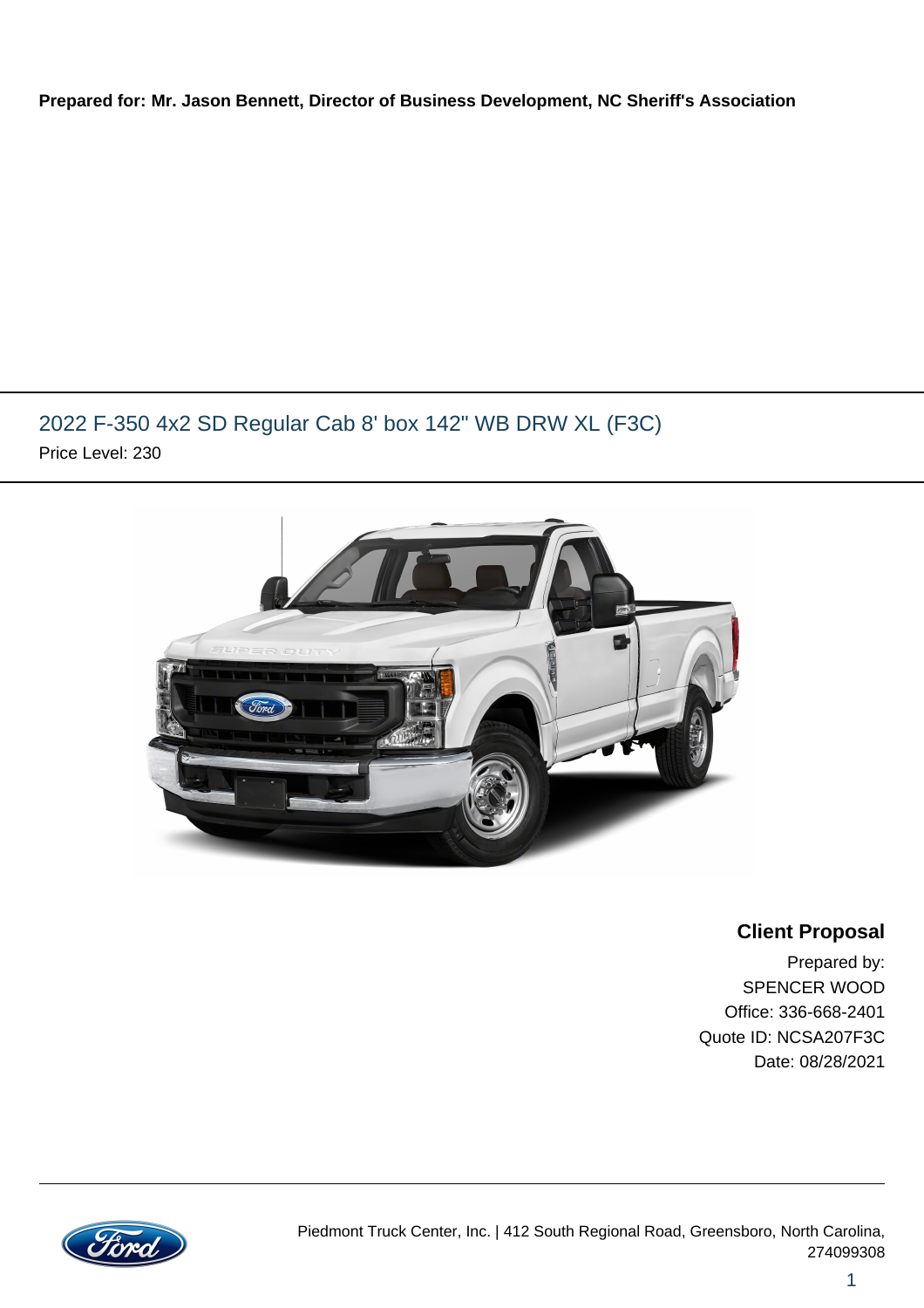Director of Business Development, NC Sheriff's Association

Prepared by: SPENCER WOOD 08/28/2021

Piedmont Truck Center, Inc. | 412 South Regional Road Greensboro North Carolina | 274099308

# 2022 F-350 4x2 SD Regular Cab 8' box 142" WB DRW XL (F3C)

Price Level: 230 | Quote ID: NCSA207F3C

| As Configured Vehicle        |                                                                                                                                                                                                                                                                                                                                                                                                                                                                                                                                                                               |             |
|------------------------------|-------------------------------------------------------------------------------------------------------------------------------------------------------------------------------------------------------------------------------------------------------------------------------------------------------------------------------------------------------------------------------------------------------------------------------------------------------------------------------------------------------------------------------------------------------------------------------|-------------|
| <b>Code</b>                  | <b>Description</b>                                                                                                                                                                                                                                                                                                                                                                                                                                                                                                                                                            | <b>MSRP</b> |
| <b>Base Vehicle</b>          |                                                                                                                                                                                                                                                                                                                                                                                                                                                                                                                                                                               |             |
| F <sub>3</sub> C             | Base Vehicle Price (F3C)                                                                                                                                                                                                                                                                                                                                                                                                                                                                                                                                                      | \$37,955.00 |
| <b>Packages</b>              |                                                                                                                                                                                                                                                                                                                                                                                                                                                                                                                                                                               |             |
| 620A                         | Order Code 620A<br>Includes:<br>- Engine: 6.2L 2-Valve SOHC EFI NA V8 Flex-Fuel<br>- Transmission: TorqShift 10-Speed Automatic<br>Includes SelectShift and selectable drive modes: normal, tow/haul, eco, deep sand/snow and<br>slippery.<br>- Limited Slip w/3.73 Axle Ratio                                                                                                                                                                                                                                                                                                | N/C         |
|                              | - GVWR: 14,000 lb Payload Package<br>- Tires: LT245/75Rx17E BSW A/S (6)<br>Spare may not be the same as road tire.<br>- Wheels: 17" Argent Painted Steel<br>Hub covers/center ornaments not included.<br>- HD Vinyl 40/20/40 Split Bench Seat<br>Includes center armrest, cupholder, storage and driver's side manual lumbar.<br>- Radio: AM/FM Stereo w/MP3 Player<br>Includes 4 speakers.<br>- SYNC Communications & Entertainment System<br>Includes enhanced voice recognition with 911 Assist, 4.2" LCD center stack screen, AppLink and<br>1 smart-charging USB-C port. |             |
| <b>Powertrain</b>            |                                                                                                                                                                                                                                                                                                                                                                                                                                                                                                                                                                               |             |
| 996                          | Engine: 6.2L 2-Valve SOHC EFI NA<br>V8 Flex-Fuel                                                                                                                                                                                                                                                                                                                                                                                                                                                                                                                              | Included    |
| 44G                          | Transmission: TorqShift 10-Speed<br>Automatic<br>Includes SelectShift and selectable drive modes: normal, tow/haul, eco, deep sand/snow and                                                                                                                                                                                                                                                                                                                                                                                                                                   | Included    |
| X3L                          | slippery.<br>Limited Slip w/3.73 Axle Ratio                                                                                                                                                                                                                                                                                                                                                                                                                                                                                                                                   | Included    |
| <b>STDGV</b>                 | GVWR: 14,000 lb Payload Package                                                                                                                                                                                                                                                                                                                                                                                                                                                                                                                                               | Included    |
| <b>Wheels &amp; Tires</b>    |                                                                                                                                                                                                                                                                                                                                                                                                                                                                                                                                                                               |             |
| TD <sub>8</sub>              | Tires: LT245/75Rx17E BSW A/S (6)<br>Spare may not be the same as road tire.                                                                                                                                                                                                                                                                                                                                                                                                                                                                                                   | Included    |
| 64K                          | Wheels: 17" Argent Painted Steel<br>Hub covers/center ornaments not included.                                                                                                                                                                                                                                                                                                                                                                                                                                                                                                 | Included    |
| <b>Seats &amp; Seat Trim</b> |                                                                                                                                                                                                                                                                                                                                                                                                                                                                                                                                                                               |             |
| A                            | HD Vinyl 40/20/40 Split Bench Seat<br>Includes center armrest, cupholder, storage and driver's side manual lumbar.                                                                                                                                                                                                                                                                                                                                                                                                                                                            | Included    |

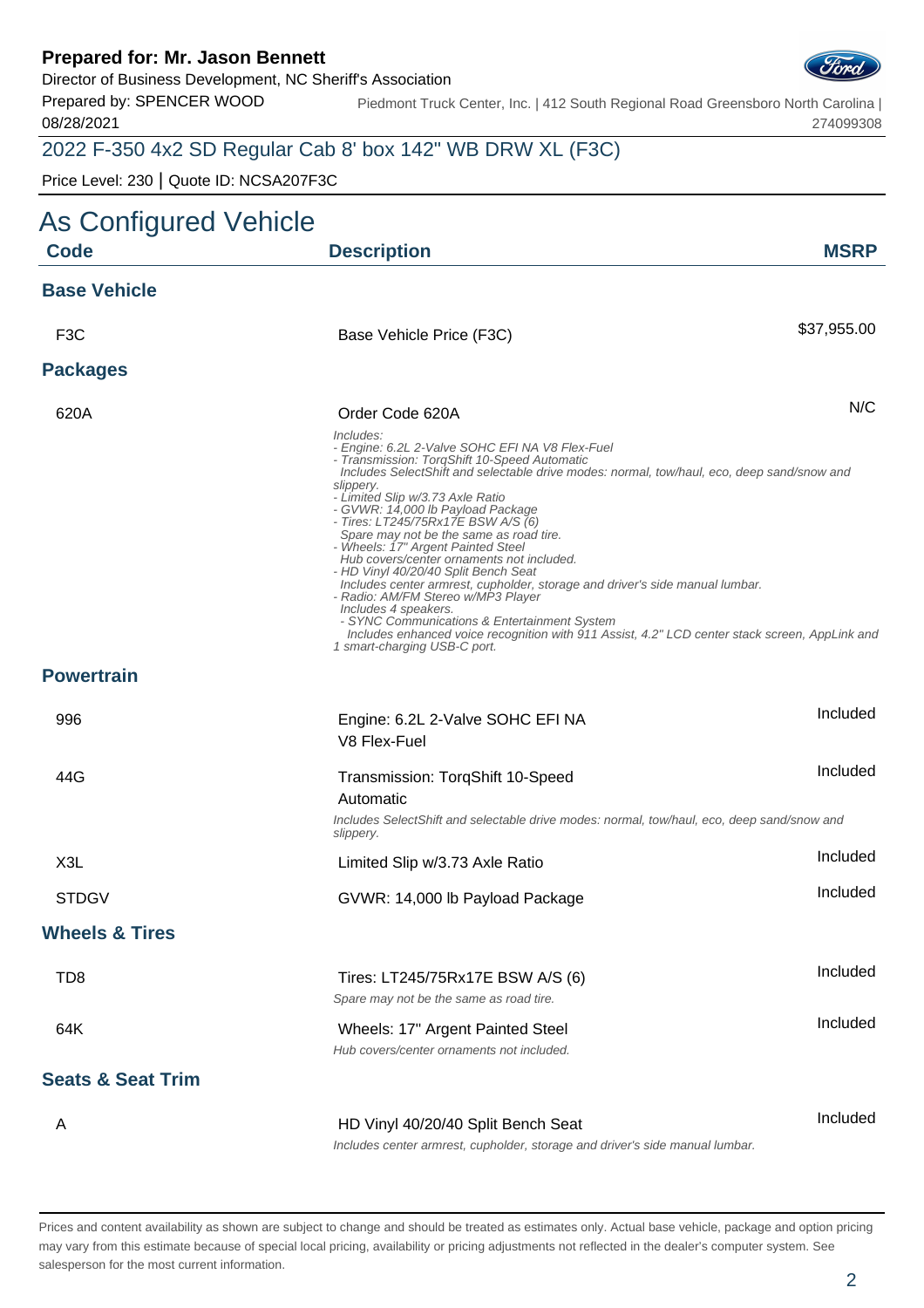Director of Business Development, NC Sheriff's Association

Prepared by: SPENCER WOOD 08/28/2021

Piedmont Truck Center, Inc. | 412 South Regional Road Greensboro North Carolina | 274099308

## 2022 F-350 4x2 SD Regular Cab 8' box 142" WB DRW XL (F3C)

Price Level: 230 | Quote ID: NCSA207F3C

# As Configured Vehicle (cont'd) **Code Description MSRP Other Options** 142WB 142" Wheelbase STD PAINT **STD** Monotone Paint Application 587 **Radio: AM/FM Stereo w/MP3 Player** Included Included Includes 4 speakers. Includes: - SYNC Communications & Entertainment System Includes enhanced voice recognition with 911 Assist, 4.2" LCD center stack screen, AppLink and 1 smart-charging USB-C port. **Emissions** 425 **50-State Emissions System** System STD **Interior Color** AS 01 Medium Earth Gray Note 2012 and 2012 MC **Exterior Color** Z1\_01 Oxford White N/C **SUBTOTAL** \$37,955.00 Destination Charge  $$1,695.00$ TOTAL \$39,650.00

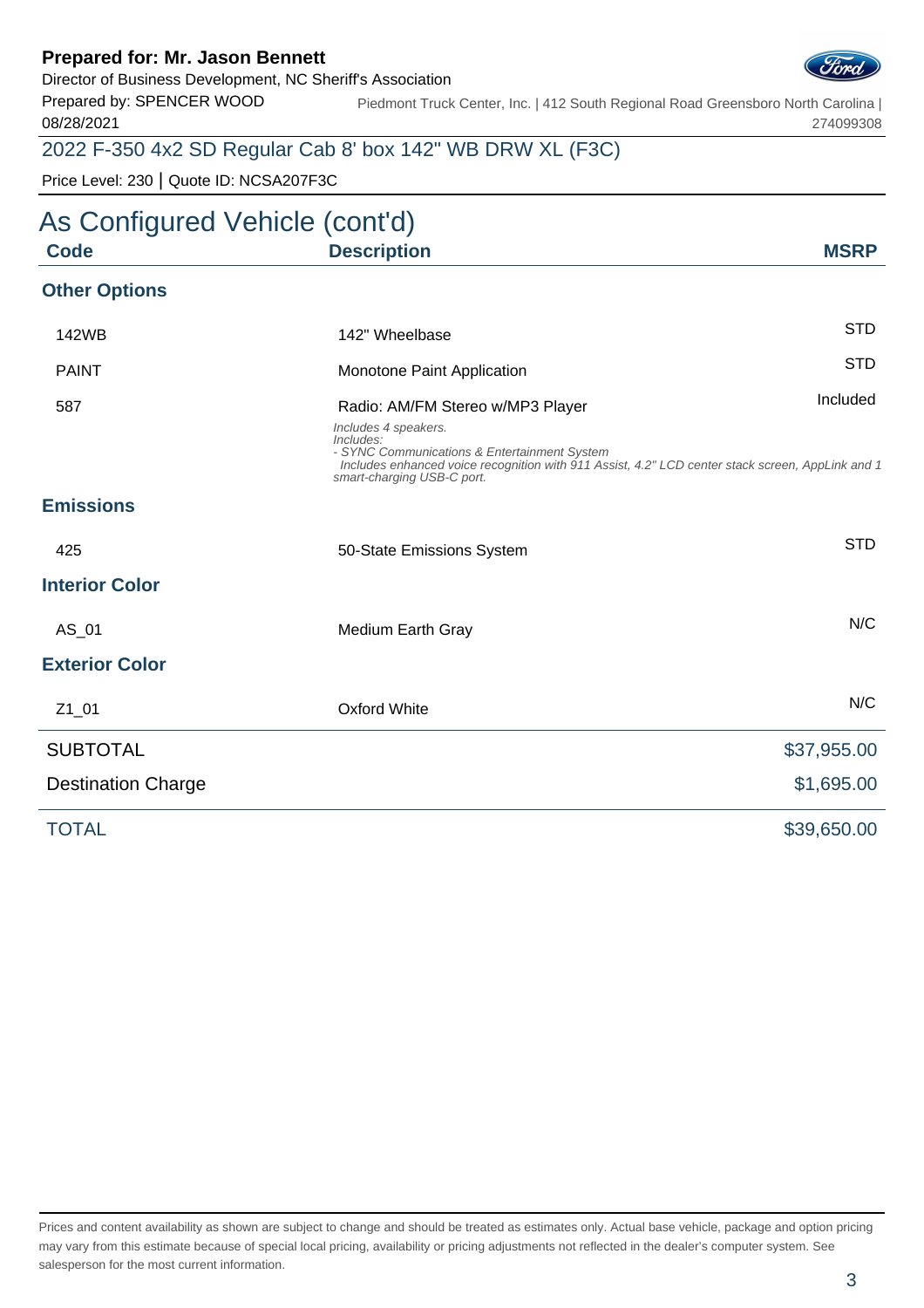

Prepared by: SPENCER WOOD 08/28/2021 Piedmont Truck Center, Inc. | 412 South Regional Road Greensboro North Carolina | 274099308

2022 F-350 4x2 SD Regular Cab 8' box 142" WB DRW XL (F3C)

Price Level: 230 | Quote ID: NCSA207F3C

# Selected Equip & Specs

### **Dimensions**

• Exterior length: 231.8" • Cab to axle: 56.1" • Exterior width: 96.0" • Exterior height: 78.1" • Wheelbase: 142.0" • Front track: 68.3" • Rear track: 74.7" • Turning radius: 24.6' • Rear tire outside width: 95.9" • Min ground clearance: 7.8" • Front legroom: 43.9" • Front headroom: 40.8" • Front hiproom: 62.5" • Front shoulder room: 66.7" • Passenger volume: 64.6cu.ft. • Approach angle: 17.6 deg • Departure angle: 19.5 deg • Cargo volume: 11.6cu.ft. • Maximum cargo volume: 11.6cu.ft. • Box length: 98.1"

### **Powertrain**

• 385hp 6.2L SOHC 16 valve V-8 engine with variable valve control, SMPI • Recommended fuel : regular unleaded • federal • TorqShift 10 speed automatic transmission with overdrive • Rear-wheel drive • Limited slip differential • Fuel Economy Cty: N/A • Fuel Economy Highway: N/A

### **Suspension/Handling**

• Front Twin I-Beam independent suspension with anti-roll bar, HD shocks • Rear rigid axle leaf spring suspension with anti-roll bar, HD shocks • Firm ride Suspension • Hydraulic power-assist re-circulating ball Steering • Front and rear 17 x 6.5 argent steel wheels • LT245/75SR17 EBSW AS front and rear tires • Dual rear wheels

### **Body Exterior**

• 2 doors • Driver and passenger , manual folding door mirrors • Black door mirrors • Black bumpers • Class V trailer hitch with with brake controller and trailer sway control • Bed-rail protectors • Trailer harness • Box style: regular • Clearcoat paint • Front and rear 17 x 6.5 wheels • 2 front tow hook(s)

### **Convenience**

• Manual air conditioning with air filter • Manual front windows • Manual door locks • Manual tilt steering wheel • Manual telescopic steering wheel • Day-night rearview mirror • FordPass Connect 4G internet access • 911 Assist emergency SOS • Wireless phone connectivity • AppLink smart device integration • 2 1st row LCD monitors • Front cupholders • Passenger visor mirror

#### **Seats and Trim**

• Seating capacity of 3 • Front 40-20-40 split-bench seat • 4-way driver seat adjustment • Manual driver lumbar support • 4-way passenger seat adjustment • Centre front armrest with storage

### **Entertainment Features**

• AM/FM stereo radio • SYNC external memory control • Steering wheel mounted radio controls • 4 speakers • Streaming audio • Fixed antenna

### **Lighting, Visibility and Instrumentation**

• Halogen aero-composite headlights • Delay-off headlights • Auto on/off headlights • Variable intermittent front windshield wipers • Light tinted windows • Front reading lights • Tachometer • Oil pressure gauge • Compass • Outside temperature display • Camera(s) - rear • Low tire pressure warning • Trip computer • Trip odometer

Prices and content availability as shown are subject to change and should be treated as estimates only. Actual base vehicle, package and option pricing may vary from this estimate because of special local pricing, availability or pricing adjustments not reflected in the dealer's computer system. See salesperson for the most current information.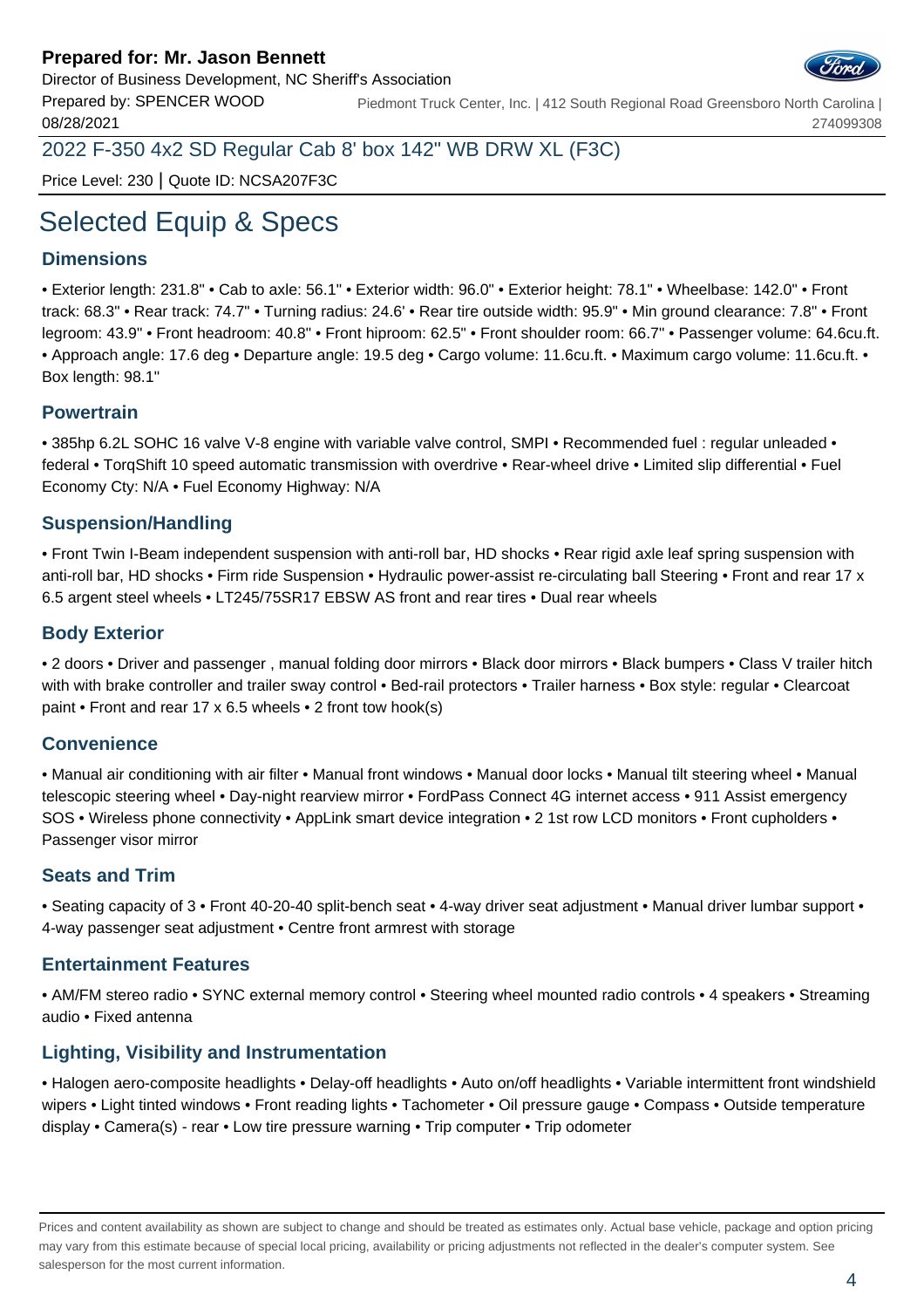Director of Business Development, NC Sheriff's Association

Prepared by: SPENCER WOOD 08/28/2021 Piedmont Truck Center, Inc. | 412 South Regional Road Greensboro North Carolina | 274099308

2022 F-350 4x2 SD Regular Cab 8' box 142" WB DRW XL (F3C)

Price Level: 230 | Quote ID: NCSA207F3C

# Selected Equip & Specs (cont'd)

### **Safety and Security**

• 4-wheel ABS brakes • Brake assist with hill hold control • 4-wheel disc brakes • AdvanceTrac w/Roll Stability Control Electronic stability control • Driveline traction control • Dual front impact airbag supplemental restraint system with passenger cancel • Dual seat mounted side impact airbag supplemental restraint system • Safety Canopy System curtain 1st row overhead airbag supplemental restraint system • Manual door locks • SecuriLock immobilizer • MyKey restricted driving mode • Manually adjustable front head restraints

### **Dimensions**

#### General Weights

|                                                                                                                                    | 6,272 lbs.<br>7,660 lbs.               |                                                                                                                                                                                                                                                                                                                |                              |
|------------------------------------------------------------------------------------------------------------------------------------|----------------------------------------|----------------------------------------------------------------------------------------------------------------------------------------------------------------------------------------------------------------------------------------------------------------------------------------------------------------|------------------------------|
| <b>Front Weights</b>                                                                                                               |                                        |                                                                                                                                                                                                                                                                                                                |                              |
| Front GAWR.<br>Front tire/wheel capacity [11] [11] Front tire/wheel capacity                                                       | 4,100 lbs.<br>5,250 lbs.<br>5,820 lbs. | Front curb weight <b>Election Communication</b><br>Front spring rating <b>Exercise 2008</b> 2010 105.                                                                                                                                                                                                          | 3,390 lbs.                   |
| <b>Rear Weights</b>                                                                                                                |                                        |                                                                                                                                                                                                                                                                                                                |                              |
| Rear axle capacity <b>Exercise 2008</b> 10.000 MS.<br>Rear tire/wheel capacity <b>Constant 11,640</b> lbs.                         |                                        | Rear curb weight <b>Exercise 2,882</b> lbs.<br>Rear spring rating <b>Election Control 10,300 lbs.</b>                                                                                                                                                                                                          |                              |
| <b>Trailering Type</b>                                                                                                             |                                        |                                                                                                                                                                                                                                                                                                                |                              |
| Type <b>Manual Communication</b> Regular<br>Brake controller <b>Election Controller</b> Ves                                        |                                        | Harness <b>Market Barnet Barnet Barnet Barnet Barnet Barnet Barnet Barnet Barnet Barnet Barnet Barnet Barnet Barnet Barnet Barnet Barnet Barnet Barnet Barnet Barnet Barnet Barnet Barnet Barnet Barnet Barnet Barnet Barnet Bar</b><br>Hitch Yes<br>Trailer sway control <b>Constitution Constitution</b> Yes |                              |
| <b>General Trailering</b>                                                                                                          |                                        |                                                                                                                                                                                                                                                                                                                |                              |
| 5th-wheel towing capacity <b>State 200 State 200 State 200 State</b> 313200 lbs.<br>Towing capacity <b>Constitution</b> 13200 lbs. |                                        | Gooseneck towing capacity                                                                                                                                                                                                                                                                                      | 13200 lbs.<br>20000 lbs.     |
| <b>Fuel Tank type</b>                                                                                                              |                                        |                                                                                                                                                                                                                                                                                                                |                              |
|                                                                                                                                    | 34 gal.                                |                                                                                                                                                                                                                                                                                                                |                              |
| <b>Off Road</b>                                                                                                                    |                                        |                                                                                                                                                                                                                                                                                                                |                              |
| Approach angle <b>continued and all angles</b> 18 deg<br>Ramp breakover angle                                                      |                                        | Departure angle <b>continuum and all 20 deg</b><br>Min ground clearance <b>Minimizing Sites</b> 8 "                                                                                                                                                                                                            |                              |
| <b>Exterior cargo</b>                                                                                                              |                                        |                                                                                                                                                                                                                                                                                                                |                              |
| Volume <b>Manual Communication</b> 78.5 cu.ft.                                                                                     | 98.1 "<br>66.9"                        |                                                                                                                                                                                                                                                                                                                | $50.5$ "<br>21.1<br>$60.5$ " |
| Interior cargo                                                                                                                     |                                        |                                                                                                                                                                                                                                                                                                                |                              |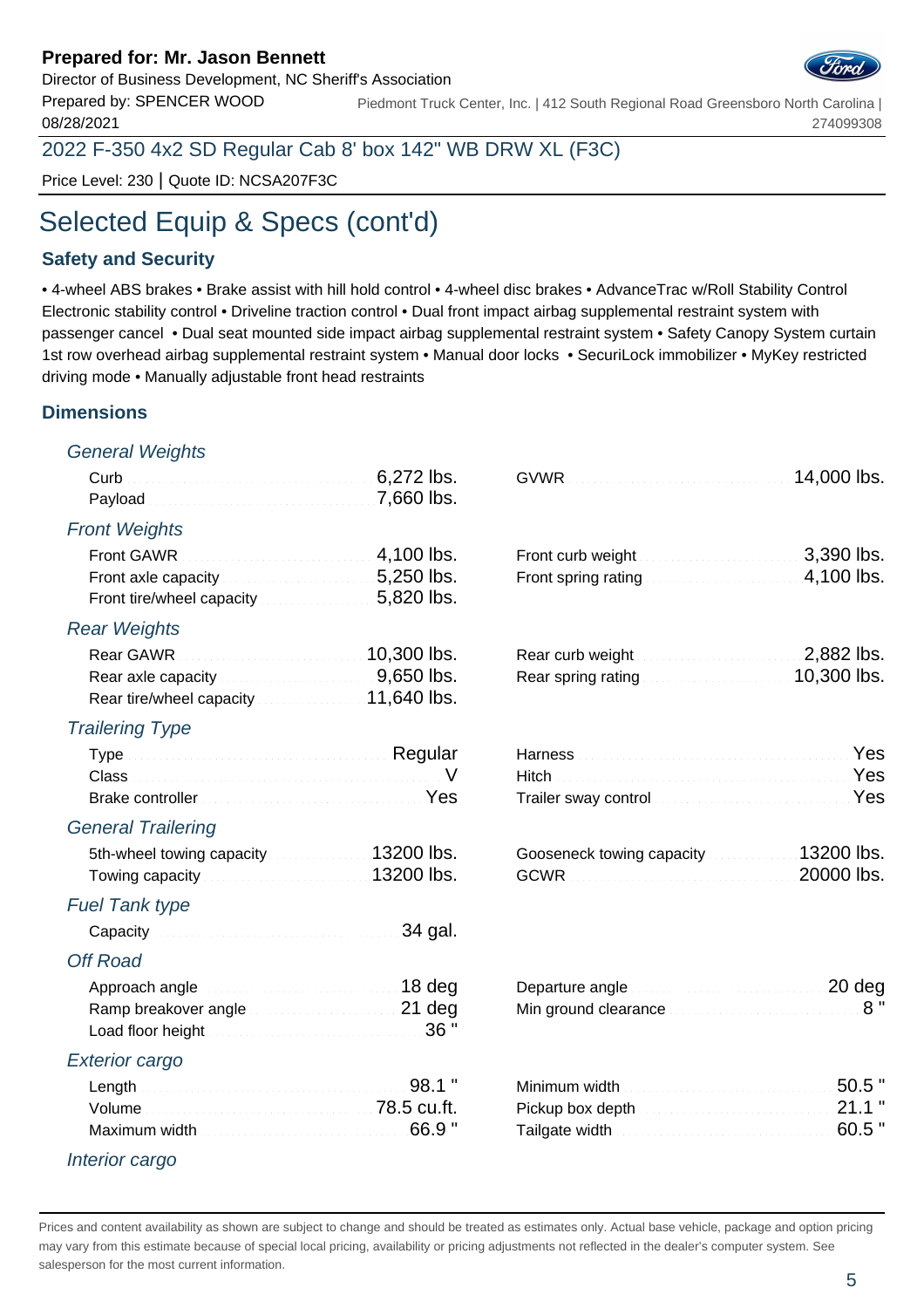Director of Business Development, NC Sheriff's Association

Prepared by: SPENCER WOOD 08/28/2021

Piedmont Truck Center, Inc. | 412 South Regional Road Greensboro North Carolina | 274099308

### 2022 F-350 4x2 SD Regular Cab 8' box 142" WB DRW XL (F3C)

Price Level: 230 | Quote ID: NCSA207F3C

# Selected Equip & Specs (cont'd)

Cargo volume 11.1 cu.ft. 11.6 cu.ft. Maximum cargo volume 11.6 cu.ft.

### **Powertrain**

### Engine Type

| Block material material and continuum and continuum and continuum and continuum and continuum and continuum and | <b>Iron</b> | Cylinders V-8                        |             |
|-----------------------------------------------------------------------------------------------------------------|-------------|--------------------------------------|-------------|
| Head material Material Aluminum                                                                                 |             | Ignition Spark                       |             |
| Injection <b>Manufacture Community</b> Sequential MPI                                                           |             | Liters 6.2L                          |             |
| Orientation <b>Construction Construction Construction</b>                                                       |             | Recommended fuel Regular unleaded    |             |
| Valves per cylinder Material Communication 2                                                                    |             |                                      | <b>SOHC</b> |
| Variable valve control manufacturers and the Yes                                                                |             |                                      |             |
| <b>Engine Spec</b>                                                                                              |             |                                      |             |
| Bore 4.02"                                                                                                      |             | Compression ratio                    |             |
| Displacement Material Communication 379 cu.in.                                                                  |             |                                      | 3.74"       |
| <b>Engine Power</b>                                                                                             |             |                                      |             |
| SAEJ1349 AUG2004 compliant Yes<br>Torque 430 ft.-lb @ 3,800 RPM                                                 |             |                                      |             |
| Alternator                                                                                                      |             |                                      |             |
| Amps 157                                                                                                        |             |                                      |             |
| <b>Battery</b>                                                                                                  |             |                                      |             |
|                                                                                                                 |             |                                      | 650         |
| Run down protection <b>Election</b> 2008 2014 11:00 PM                                                          |             |                                      |             |
| <b>Transmission</b>                                                                                             |             |                                      |             |
| Electronic control <b>Electronic Control</b>                                                                    |             | Lock-up New Yes                      |             |
| Overdrive Manual Account of the Manual Account of Test                                                          |             |                                      |             |
| Type Manual Communication and Automatic                                                                         |             |                                      |             |
| <b>Transmission Gear Ratios</b>                                                                                 |             |                                      |             |
| 1st 4.696                                                                                                       |             |                                      | 2.985       |
| 3rd 2.146                                                                                                       |             | 4th 1.769                            |             |
|                                                                                                                 |             | 6th 1.275                            |             |
|                                                                                                                 |             | 8th 0.854                            |             |
| 9th 0.689                                                                                                       |             | 10th 0.616                           |             |
| Reverse Gear ratios                                                                                             |             |                                      |             |
| <b>Transmission Extras</b>                                                                                      |             |                                      |             |
| Driver selectable mode                                                                                          | Yes         | Sequential shift control SelectShift |             |
| Oil cooler <b>Committee Cooler Cooler Cooler Cooler</b> Cooler Cooler Cooler Cooler Cooler                      |             |                                      |             |
| Drive Type                                                                                                      |             |                                      |             |
| Type <b>Manual Community</b> Rear-wheel                                                                         |             |                                      |             |
|                                                                                                                 |             |                                      |             |

| Ignition Spark                    |  |
|-----------------------------------|--|
|                                   |  |
| Recommended fuel Regular unleaded |  |
|                                   |  |
|                                   |  |

| Compression ratio |  |
|-------------------|--|
| Stroke 3.74"      |  |
|                   |  |

|  | 385 HP @ 5,750 RPM |
|--|--------------------|
|  |                    |

|  | Cold cranking amps and contact the cold cranking amps |  |
|--|-------------------------------------------------------|--|
|--|-------------------------------------------------------|--|

| 2.985 |  |
|-------|--|
|       |  |
|       |  |
|       |  |
|       |  |
|       |  |

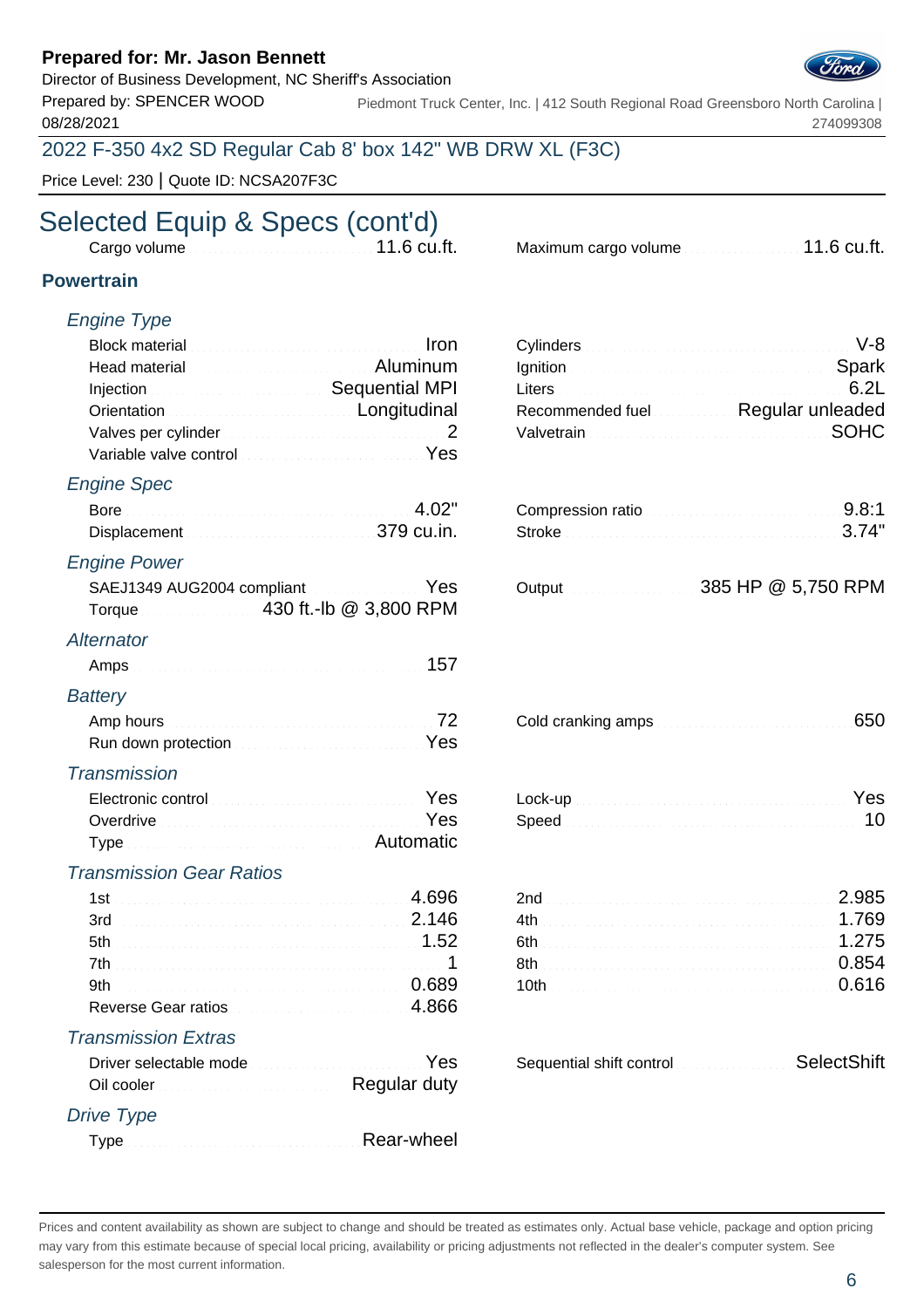### Director of Business Development, NC Sheriff's Association



Prepared by: SPENCER WOOD 08/28/2021 Piedmont Truck Center, Inc. | 412 South Regional Road Greensboro North Carolina | 274099308

2022 F-350 4x2 SD Regular Cab 8' box 142" WB DRW XL (F3C)

Price Level: 230 | Quote ID: NCSA207F3C

**D** 

# Selected Equip & Specs (cont'd)

| <b>Drive Feature</b>              | Limited slip differential Mechanical                                                                                                                                   |           | <b>Driveline</b>                                      |
|-----------------------------------|------------------------------------------------------------------------------------------------------------------------------------------------------------------------|-----------|-------------------------------------------------------|
| <b>Drive Axle</b>                 |                                                                                                                                                                        |           |                                                       |
|                                   |                                                                                                                                                                        |           |                                                       |
| Exhaust                           |                                                                                                                                                                        |           |                                                       |
|                                   | Material Material Account of the Stainless steel                                                                                                                       |           | Single                                                |
| <b>Emissions</b>                  |                                                                                                                                                                        |           |                                                       |
|                                   | CARB <b>CARB CARB</b>                                                                                                                                                  |           |                                                       |
| fuel Economy                      |                                                                                                                                                                        |           |                                                       |
|                                   | Fuel type <b>Continuing the Continuing Casoline</b>                                                                                                                    |           |                                                       |
| <b>Fuel Economy (Alternate 1)</b> |                                                                                                                                                                        |           |                                                       |
|                                   |                                                                                                                                                                        |           |                                                       |
| <b>Acceleration</b>               |                                                                                                                                                                        |           |                                                       |
|                                   |                                                                                                                                                                        |           |                                                       |
| 1/4 Mile                          |                                                                                                                                                                        |           |                                                       |
|                                   |                                                                                                                                                                        |           | 92 mph                                                |
| <b>Skid Pad</b>                   |                                                                                                                                                                        |           |                                                       |
|                                   | Lateral acceleration (g) <b>Exercise 2008</b> 2017                                                                                                                     |           |                                                       |
| <b>Slalom</b>                     |                                                                                                                                                                        |           |                                                       |
|                                   | 48 mph                                                                                                                                                                 |           |                                                       |
| riveability                       |                                                                                                                                                                        |           |                                                       |
| <b>Brakes</b>                     |                                                                                                                                                                        |           |                                                       |
|                                   |                                                                                                                                                                        |           |                                                       |
|                                   | Type <b>Type Type Type Type Type Type Type Type Type Type Type Type Type Type Type Type Type Type Type Type Type Type Type Type Type Type Type Type Type Type Type</b> |           | Vented discs <b>Manual Community</b> Front and rear   |
| <b>Brake Assistance</b>           |                                                                                                                                                                        |           |                                                       |
|                                   | Brake assist March 2014 and State Brake assist                                                                                                                         |           | Hill hold control <b>Election Control</b> Press, 2014 |
| <b>Suspension Control</b>         |                                                                                                                                                                        |           |                                                       |
|                                   |                                                                                                                                                                        | anti-roll | Electronic stability control Stability control with   |
| <b>Front Suspension</b>           |                                                                                                                                                                        |           |                                                       |
| Independence                      | Twin I-Beam independent                                                                                                                                                |           | Regular                                               |
| <b>Front Spring</b>               |                                                                                                                                                                        |           |                                                       |
|                                   | Coil                                                                                                                                                                   |           | Regular                                               |
|                                   |                                                                                                                                                                        |           |                                                       |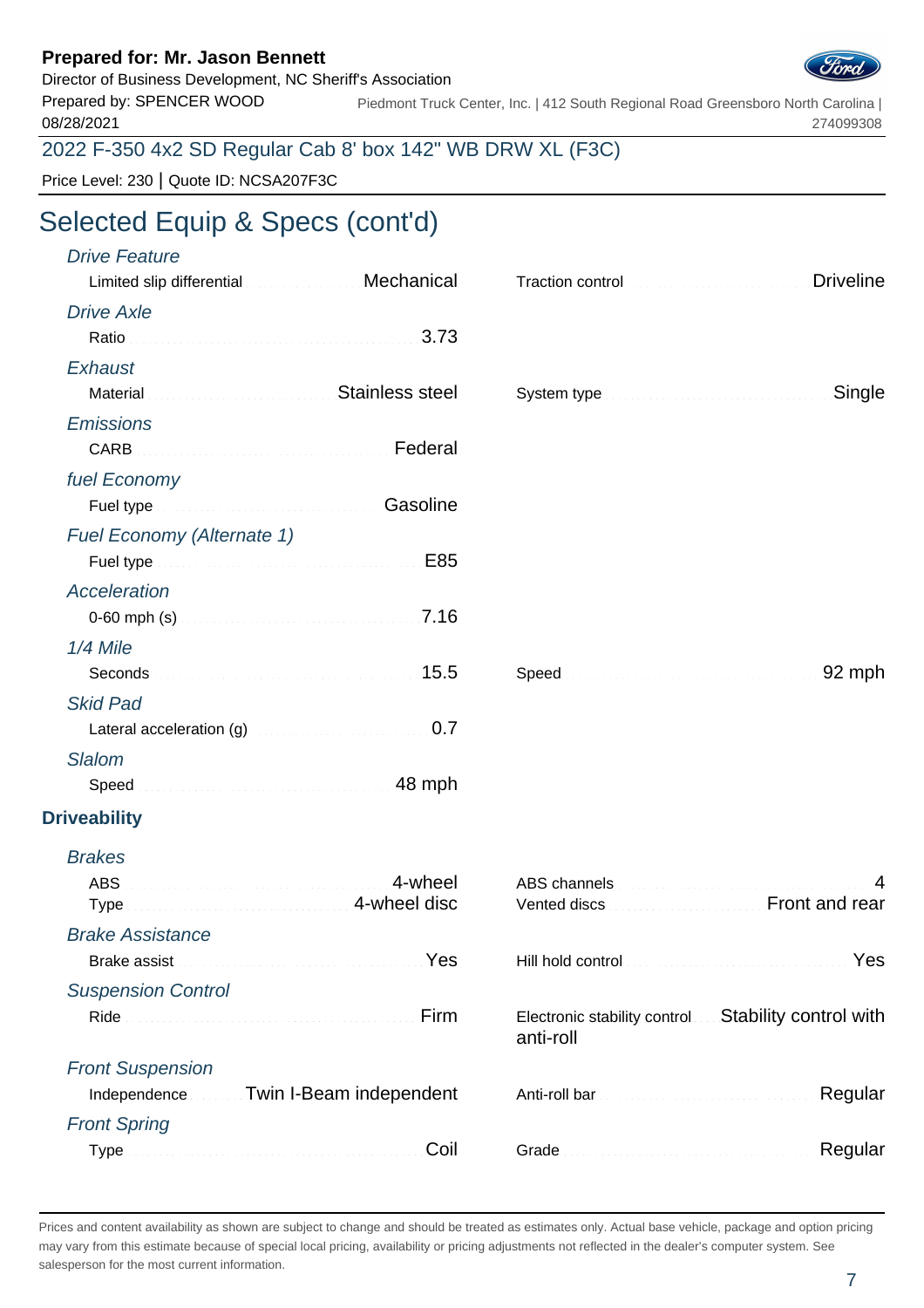### Director of Business Development, NC Sheriff's Association



Prepared by: SPENCER WOOD 08/28/2021 Piedmont Truck Center, Inc. | 412 South Regional Road Greensboro North Carolina | 274099308

2022 F-350 4x2 SD Regular Cab 8' box 142" WB DRW XL (F3C)

Price Level: 230 | Quote ID: NCSA207F3C

# Selected Equip & Specs (cont'd)

| <b>Front Shocks</b>                                                                                                  |                                                                                                                                                                                                                                      |                                                                                                                                                                                                                                                     |
|----------------------------------------------------------------------------------------------------------------------|--------------------------------------------------------------------------------------------------------------------------------------------------------------------------------------------------------------------------------------|-----------------------------------------------------------------------------------------------------------------------------------------------------------------------------------------------------------------------------------------------------|
| <b>Rear Suspension</b>                                                                                               |                                                                                                                                                                                                                                      |                                                                                                                                                                                                                                                     |
| Independence <b>Manual Community</b> Rigid axle                                                                      |                                                                                                                                                                                                                                      |                                                                                                                                                                                                                                                     |
| <b>Rear Spring</b>                                                                                                   |                                                                                                                                                                                                                                      |                                                                                                                                                                                                                                                     |
|                                                                                                                      | Leaf                                                                                                                                                                                                                                 | HD                                                                                                                                                                                                                                                  |
| <b>Rear Shocks</b>                                                                                                   |                                                                                                                                                                                                                                      |                                                                                                                                                                                                                                                     |
|                                                                                                                      | HD                                                                                                                                                                                                                                   |                                                                                                                                                                                                                                                     |
| <b>Steering</b>                                                                                                      |                                                                                                                                                                                                                                      |                                                                                                                                                                                                                                                     |
| Activation Museum Hydraulic power-assist                                                                             |                                                                                                                                                                                                                                      | Re-circulating ball                                                                                                                                                                                                                                 |
| <b>Steering Specs</b>                                                                                                |                                                                                                                                                                                                                                      |                                                                                                                                                                                                                                                     |
|                                                                                                                      | 2                                                                                                                                                                                                                                    |                                                                                                                                                                                                                                                     |
| <b>Exterior</b>                                                                                                      |                                                                                                                                                                                                                                      |                                                                                                                                                                                                                                                     |
| <b>Front Wheels</b>                                                                                                  |                                                                                                                                                                                                                                      |                                                                                                                                                                                                                                                     |
|                                                                                                                      |                                                                                                                                                                                                                                      | 6.50"                                                                                                                                                                                                                                               |
| <b>Rear Wheels</b>                                                                                                   |                                                                                                                                                                                                                                      |                                                                                                                                                                                                                                                     |
| Diameter Manual Manual Manual Manual Manual Manual Manual Manual Manual Manual Manual Manual Manual Manual Manual Ma |                                                                                                                                                                                                                                      | 6.50"                                                                                                                                                                                                                                               |
|                                                                                                                      |                                                                                                                                                                                                                                      |                                                                                                                                                                                                                                                     |
| <b>Spare Wheels</b>                                                                                                  |                                                                                                                                                                                                                                      |                                                                                                                                                                                                                                                     |
| Wheel material material and continuum and the state of the state of the state of the state of the state of the       | <b>Steel</b>                                                                                                                                                                                                                         |                                                                                                                                                                                                                                                     |
| <b>Front and Rear Wheels</b>                                                                                         |                                                                                                                                                                                                                                      |                                                                                                                                                                                                                                                     |
| Appearance <b>Appearance</b> Appearance <b>Appearance Appearance Appearance Appearance</b>                           |                                                                                                                                                                                                                                      | <b>Steel</b>                                                                                                                                                                                                                                        |
| <b>Front Tires</b>                                                                                                   |                                                                                                                                                                                                                                      |                                                                                                                                                                                                                                                     |
| Aspect 75                                                                                                            |                                                                                                                                                                                                                                      | Diameter 17"                                                                                                                                                                                                                                        |
|                                                                                                                      |                                                                                                                                                                                                                                      |                                                                                                                                                                                                                                                     |
| Tread<br>Width                                                                                                       | AS                                                                                                                                                                                                                                   | LT<br>Type.<br>LT load rating <b>Exercise Contract Contract Contract Contract Contract Contract Contract Contract Contract Contract Contract Contract Contract Contract Contract Contract Contract Contract Contract Contract Contract Contract</b> |
| <b>RPM</b>                                                                                                           | 645                                                                                                                                                                                                                                  |                                                                                                                                                                                                                                                     |
| <b>Rear Tires</b>                                                                                                    |                                                                                                                                                                                                                                      |                                                                                                                                                                                                                                                     |
| Aspect                                                                                                               | <u> 15 The Communication of the Second State of the Second State of the Second State of the Second State of the Second State of the Second State of the Second State of the Second State of the Second State of the Second State</u> | 17"                                                                                                                                                                                                                                                 |
| Sidewalls <b>EXAMPLE 2008</b> Sidewalls <b>EXAMPLE 2008</b>                                                          |                                                                                                                                                                                                                                      |                                                                                                                                                                                                                                                     |
| Tread                                                                                                                | AS                                                                                                                                                                                                                                   |                                                                                                                                                                                                                                                     |
| Width<br><b>RPM</b>                                                                                                  | 645                                                                                                                                                                                                                                  |                                                                                                                                                                                                                                                     |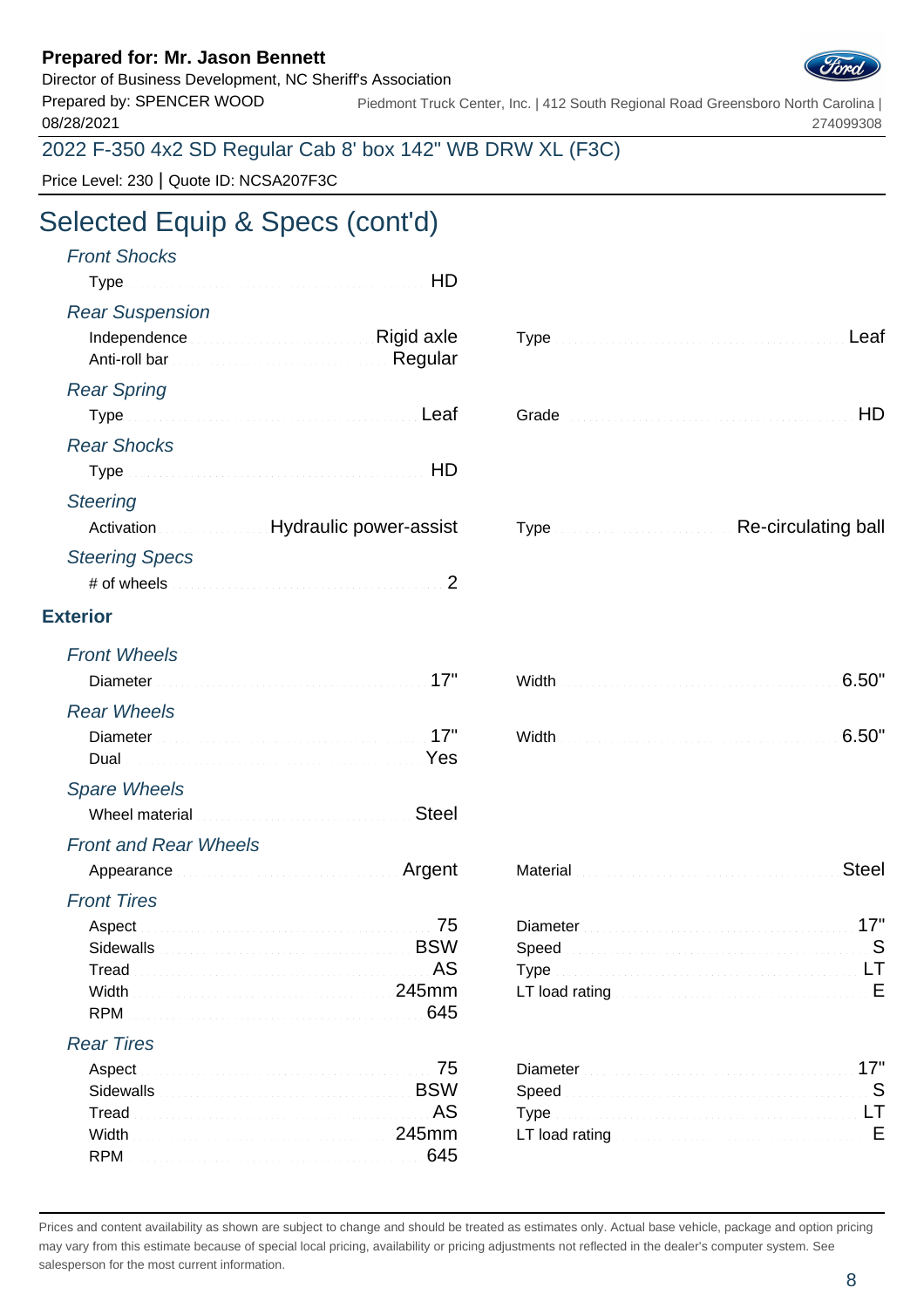Director of Business Development, NC Sheriff's Association



Prepared by: SPENCER WOOD 08/28/2021 Piedmont Truck Center, Inc. | 412 South Regional Road Greensboro North Carolina | 274099308

### 2022 F-350 4x2 SD Regular Cab 8' box 142" WB DRW XL (F3C)

Price Level: 230 | Quote ID: NCSA207F3C

# Selected Equip & Specs (cont'd)

# Spare Tire

| Underbody w/crankdown<br>Mount                                                                                                                                                                                                       |       | Full-size |
|--------------------------------------------------------------------------------------------------------------------------------------------------------------------------------------------------------------------------------------|-------|-----------|
| <b>Wheels</b>                                                                                                                                                                                                                        |       |           |
|                                                                                                                                                                                                                                      | 68.3" | 74.7"     |
| Turning radius and all and all and all and all and all and all and all and all and all and all and all and all and all and all and all and all and all and all and all and all and all and all and all and all and all and all       |       | 142.0"    |
| Rear tire outside width <b>Election Contract of State 195.9"</b>                                                                                                                                                                     |       |           |
| <b>Body Features</b>                                                                                                                                                                                                                 |       |           |
| Body material <b>Contract Contract Contract Contract Contract Contract Contract Contract Contract Contract Contract Contract Contract Contract Contract Contract Contract Contract Contract Contract Contract Contract Contract </b> |       | Yes       |
| Front tow hook(s) $\ldots$ . The set of the set of the set of the set of $2$                                                                                                                                                         |       |           |
| <b>Body Doors</b>                                                                                                                                                                                                                    |       |           |
|                                                                                                                                                                                                                                      |       | Tailgate  |
| Pickup                                                                                                                                                                                                                               |       |           |
| Regular                                                                                                                                                                                                                              |       | Yes       |
| <b>Exterior Dimensions</b>                                                                                                                                                                                                           |       |           |
| 231.8"                                                                                                                                                                                                                               |       | 96.0"     |

|                                                      | Cab to axle <b>contract the contract of the Cab</b> to axle contract the contract of the S6.1" |  |
|------------------------------------------------------|------------------------------------------------------------------------------------------------|--|
| Frame section modulus <b>Example 2018</b> 10.7cu.in. | Frame yield strength (psi)                                                                     |  |
| Front bumper to Front axle <b>Exercise 2008</b> .2"  | Front bumper to back of cab                                                                    |  |
|                                                      |                                                                                                |  |

### **Safety**

## **Airbags** Driver front-impact Material Message Driver side-impact Overhead Safety Canopy System curtain 1st row Passenger front-impact Cancellable Passenger side-impact Seat mounted **Seatbelt** Height adjustable From Height Front Bank and Height **Security** Immobilizer Security MyKey Restricted and MyKey Restricted and model model model model model model model model **Seating** Passenger Capacity Capacity 3 Front Seats

| Rear track $\sim$ . The set of the set of the set of the set of $74.7"$                                                                                                                          |               |
|--------------------------------------------------------------------------------------------------------------------------------------------------------------------------------------------------|---------------|
| Side impact beams <b>Side impact</b> beams and the series of the series of the Side impact beams                                                                                                 |               |
| Cargo <b>Martin Cargo Accidental Cargo Accidents</b> Cargo Accidents Cargo Accidents Cargo Accidents Cargo Accidents C                                                                           |               |
| Bed-rail protectors <b>Constitution Constitution</b> Yes                                                                                                                                         |               |
| Body width $\qquad \qquad \qquad 96.0"$<br>Cab to axle with a substitution of $56.1"$<br>Frame yield strength (psi) $\sim$ 50000.0<br>Front bumper to back of cab $\ldots$ . The set of $123.7"$ |               |
| Driver side-imnact                                                                                                                                                                               | Seat mounted. |

Mount Underbody w/crankdown Type Full-size

| eat mounted         |                         |  |
|---------------------|-------------------------|--|
| <u> Eront Front</u> |                         |  |
| SecuriLock          | Restricted driving mode |  |
|                     |                         |  |

Split Split 5 and Split-bench 3 and 40-20-40 Type Split-bench Split-bench Split-bench Split-bench

Driver Seat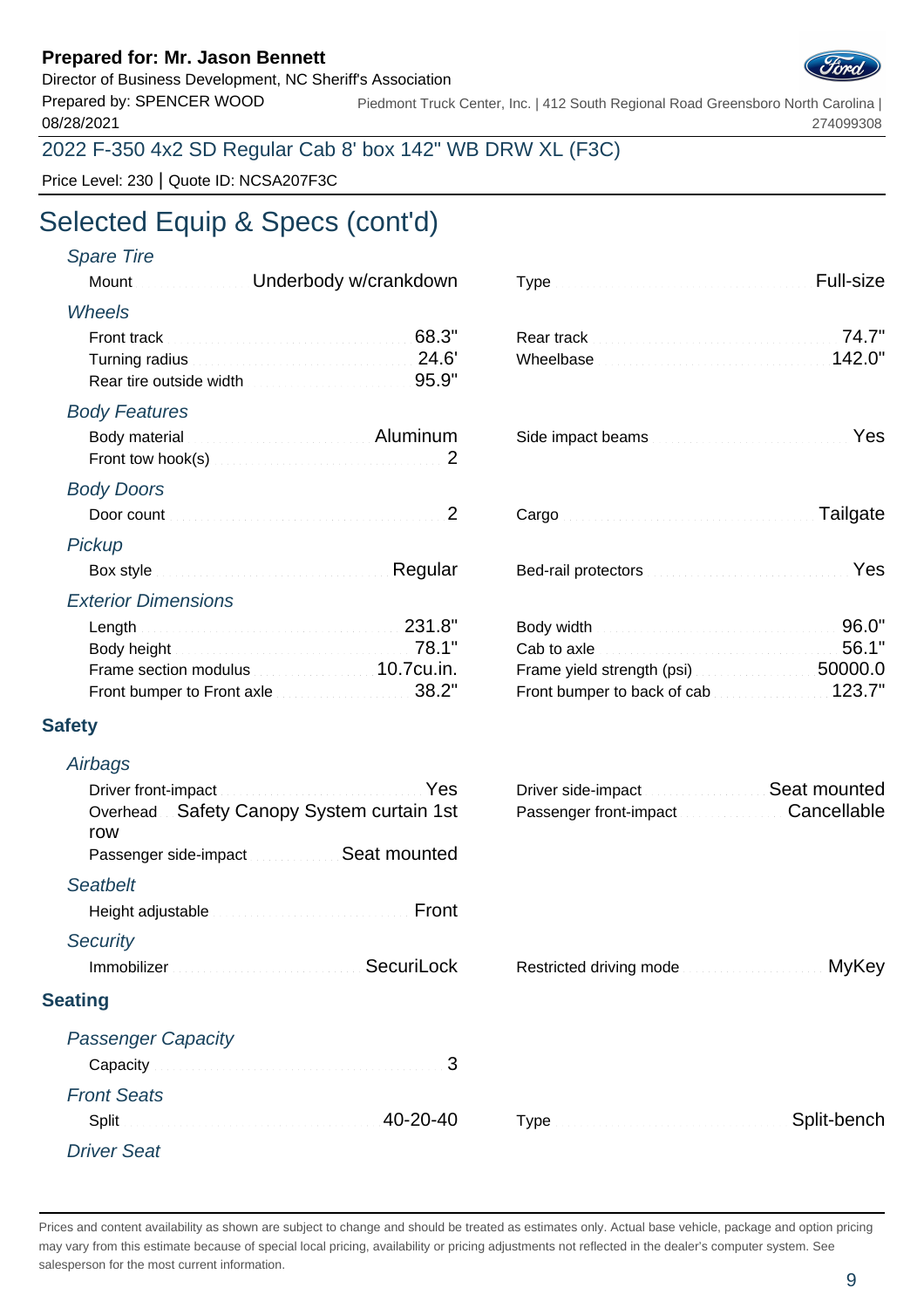### Director of Business Development, NC Sheriff's Association

Prepared by: SPENCER WOOD 08/28/2021

Piedmont Truck Center, Inc. | 412 South Regional Road Greensboro North Carolina | 274099308

### 2022 F-350 4x2 SD Regular Cab 8' box 142" WB DRW XL (F3C)

Price Level: 230 | Quote ID: NCSA207F3C

# Selected Equip & Specs (cont'd)

| Fore/aft <b>Executive Contract Contract Contract Contract Contract Contract Contract Contract Contract Contract Contract Contract Contract Contract Contract Contract Contract Contract Contract Contract Contract Contract Cont</b><br>Way direction control measurements and 4                                                               |        | Lumbar support Manual Manual Manual                                                                                                                                                                                                  | Manual |
|------------------------------------------------------------------------------------------------------------------------------------------------------------------------------------------------------------------------------------------------------------------------------------------------------------------------------------------------|--------|--------------------------------------------------------------------------------------------------------------------------------------------------------------------------------------------------------------------------------------|--------|
| Passenger seat                                                                                                                                                                                                                                                                                                                                 |        |                                                                                                                                                                                                                                      |        |
| Fore/aft<br>Manual Manual Albert Bander and Manual                                                                                                                                                                                                                                                                                             |        |                                                                                                                                                                                                                                      |        |
| Way direction control material control and 4                                                                                                                                                                                                                                                                                                   |        |                                                                                                                                                                                                                                      |        |
| <b>Front Head Restraint</b>                                                                                                                                                                                                                                                                                                                    |        |                                                                                                                                                                                                                                      |        |
|                                                                                                                                                                                                                                                                                                                                                | Manual | Type Adjustable and Adjustable                                                                                                                                                                                                       |        |
| <b>Front Armrest</b>                                                                                                                                                                                                                                                                                                                           |        |                                                                                                                                                                                                                                      |        |
| Centre Contra Communication of the Centre of Test                                                                                                                                                                                                                                                                                              |        |                                                                                                                                                                                                                                      | Yes    |
| <b>Front Seat Trim</b>                                                                                                                                                                                                                                                                                                                         |        |                                                                                                                                                                                                                                      |        |
|                                                                                                                                                                                                                                                                                                                                                | Vinyl  |                                                                                                                                                                                                                                      | Vinyl  |
| <b>Convenience</b>                                                                                                                                                                                                                                                                                                                             |        |                                                                                                                                                                                                                                      |        |
| <b>AC And Heat Type</b>                                                                                                                                                                                                                                                                                                                        |        |                                                                                                                                                                                                                                      |        |
| Air conditioning <b>Air Conditioning</b>                                                                                                                                                                                                                                                                                                       |        |                                                                                                                                                                                                                                      | Yes    |
| <b>Audio System</b>                                                                                                                                                                                                                                                                                                                            |        |                                                                                                                                                                                                                                      |        |
| Radio Radio AM/FM stereo                                                                                                                                                                                                                                                                                                                       |        | Radio grade <b>Material Communication</b> Regular                                                                                                                                                                                    |        |
|                                                                                                                                                                                                                                                                                                                                                |        | External memory control <b>External STRUM</b>                                                                                                                                                                                        |        |
| <b>Audio Speakers</b>                                                                                                                                                                                                                                                                                                                          |        |                                                                                                                                                                                                                                      |        |
| Speaker type Manual Account Regular                                                                                                                                                                                                                                                                                                            |        | Speakers <b>Explores</b> 2008 and 2011 and 2012 and 2012 and 2012 and 2012 and 2012 and 2012 and 2012 and 2012 and 2012 and 2012 and 2012 and 2012 and 2012 and 2012 and 2012 and 2012 and 2012 and 2012 and 2012 and 2012 and 2012  |        |
| <b>Audio Controls</b>                                                                                                                                                                                                                                                                                                                          |        |                                                                                                                                                                                                                                      |        |
| Steering wheel controls <b>Steering</b> Wes<br>Streaming audio <b>Streaming</b> and <b>Streaming</b> and <b>Streaming</b> and <b>Streaming</b> and <b>Streaming</b> and <b>Streaming</b> and <b>Streaming</b> and <b>Streaming</b> and <b>Streaming</b> and <b>Streaming</b> and <b>Streaming</b> and <b>Streaming</b> and <b>Streaming</b> an |        | Voice activation <b>Material Contract Contract of Press</b>                                                                                                                                                                          |        |
| <b>Audio Antenna</b>                                                                                                                                                                                                                                                                                                                           |        |                                                                                                                                                                                                                                      |        |
| Type Manual Communication of the Fixed                                                                                                                                                                                                                                                                                                         |        |                                                                                                                                                                                                                                      |        |
| <b>LCD Monitors</b>                                                                                                                                                                                                                                                                                                                            |        |                                                                                                                                                                                                                                      |        |
|                                                                                                                                                                                                                                                                                                                                                |        | Primary monitor size (inches) <b>Example 2</b> 4.2                                                                                                                                                                                   |        |
| <b>Convenience Features</b>                                                                                                                                                                                                                                                                                                                    |        |                                                                                                                                                                                                                                      |        |
| 12V DC power outlet <b>Committee Committee 2</b>                                                                                                                                                                                                                                                                                               |        | Emergency SOS <b>Contract Contract Contract Contract Contract Contract Contract Contract Contract Contract Contract Contract Contract Contract Contract Contract Contract Contract Contract Contract Contract Contract Contract </b> |        |
| Wireless phone connectivity <b>Election Bluetooth</b>                                                                                                                                                                                                                                                                                          |        | Smart device integration <b>Smart device integration</b>                                                                                                                                                                             |        |
| <b>Door Lock Activation</b>                                                                                                                                                                                                                                                                                                                    |        |                                                                                                                                                                                                                                      |        |
|                                                                                                                                                                                                                                                                                                                                                | Manual |                                                                                                                                                                                                                                      |        |
| Door Lock Type                                                                                                                                                                                                                                                                                                                                 |        |                                                                                                                                                                                                                                      |        |
|                                                                                                                                                                                                                                                                                                                                                | Manual |                                                                                                                                                                                                                                      |        |
|                                                                                                                                                                                                                                                                                                                                                |        |                                                                                                                                                                                                                                      |        |

Door Locks Extra FOB Controls

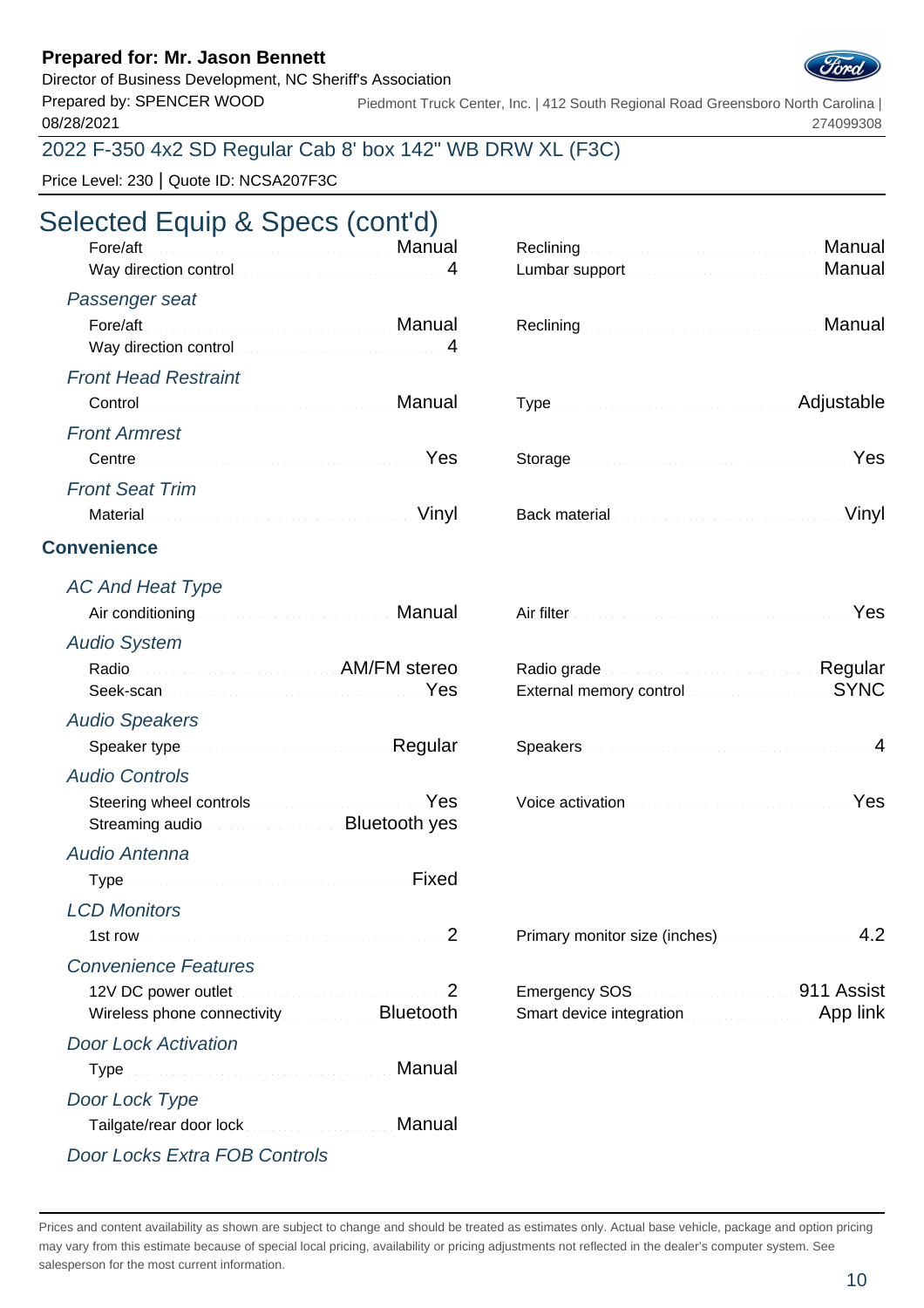Director of Business Development, NC Sheriff's Association

Prepared by: SPENCER WOOD 08/28/2021

Piedmont Truck Center, Inc. | 412 South Regional Road Greensboro North Carolina | 274099308

## 2022 F-350 4x2 SD Regular Cab 8' box 142" WB DRW XL (F3C)

Price Level: 230 | Quote ID: NCSA207F3C

# Selected Equip & Specs (cont'd)

Remote engine start **Smart device only** 

### Instrumentation Type

|  | Appearance <b>Manual Analog</b> |
|--|---------------------------------|
|--|---------------------------------|

### Instrumentation Gauges

| Tachometer <b>Election Construction Construction</b> Yes | Oil pressure <b>Election Contract Contract of Contract Pres</b>                                 |  |
|----------------------------------------------------------|-------------------------------------------------------------------------------------------------|--|
|                                                          | Engine temperature entitled and the Second State of the Second State of Transmission fluid temp |  |
| Engine hour meter <b>Expansion Community</b> Pes         |                                                                                                 |  |

### Instrumentation Warnings

| Oil pressure <b>Committee Committee Committee Committee</b> Pres                                                                                                                                                                     | Engine temperature <b>Engine Strategier Strategier Press</b>                                                                                                                                                                         |  |
|--------------------------------------------------------------------------------------------------------------------------------------------------------------------------------------------------------------------------------------|--------------------------------------------------------------------------------------------------------------------------------------------------------------------------------------------------------------------------------------|--|
| Battery <b>Executive Committee Committee Committee Committee Pres</b>                                                                                                                                                                | Lights on <b>Executive Contract Contract on the Press</b>                                                                                                                                                                            |  |
|                                                                                                                                                                                                                                      | Low fuel <b>Executive Contract Contract Contract Contract Contract Contract Contract Contract Contract Contract Contract Contract Contract Contract Contract Contract Contract Contract Contract Contract Contract Contract Cont</b> |  |
| Door ajar                                                                                                                                                                                                                            | Service interval <b>Service Contract Contract of Contract Contract Contract Contract Contract Contract Contract Contract Contract Contract Contract Contract Contract Contract Contract Contract Contract Contract Contract Cont</b> |  |
| Brake fluid <b>Executive Contract Contract of Contract Contract Contract Contract Contract Contract Contract Contract Contract Contract Contract Contract Contract Contract Contract Contract Contract Contract Contract Contrac</b> | Low tire pressure <b>Example 20</b> Tire specific                                                                                                                                                                                    |  |

### Instrumentation Displays

| Clock Clock Clock Clock Clock Clock Clock Clock Clock Clock Clock Clock Clock Clock Clock Clock Clock Clock Clock Clock Clock Clock Clock Clock Clock Clock Clock Clock Clock Clock Clock Clock Clock Clock Clock Clock Clock |                                                                                                                                                                                                                                    | Yes |
|-------------------------------------------------------------------------------------------------------------------------------------------------------------------------------------------------------------------------------|------------------------------------------------------------------------------------------------------------------------------------------------------------------------------------------------------------------------------------|-----|
|                                                                                                                                                                                                                               | <b>Systems monitor</b> entertainment and the system of the system of the system of the system of the system of the system of the system of the system of the system of the system of the system of the system of the system of the | Yes |
| Camera(s) - rear manufacturers and the Ves                                                                                                                                                                                    |                                                                                                                                                                                                                                    |     |

### Instrumentation Feature

Trip computer Material Account of Trip Computer West

# Steering Wheel Type

| Telescoping Manual Communication of Manual |  |
|--------------------------------------------|--|
|                                            |  |

# Front Side Windows

Window 1st row activation Manual Manual Window Features

|                         | Tinted <b>Executive Community Community</b> Contract to Light |
|-------------------------|---------------------------------------------------------------|
| <b>Front Windshield</b> |                                                               |
|                         | Wiper Wiper Wiper Manual Museum Variable intermittent         |
| <b>Rear Windshield</b>  |                                                               |

# Window Fixed

#### **Interior**

| <b>Passenger Visor</b>  |     |
|-------------------------|-----|
|                         | Yes |
| <b>Rear View Mirror</b> |     |
|                         | Yes |

|                                               | Oil pressure <b>Executive Community Contract Pressure</b> |  |
|-----------------------------------------------|-----------------------------------------------------------|--|
| Engine temperature in the contract of the Yes |                                                           |  |

| Engine temperature <b>Committee Committee Press</b>                                                                                                                                                                                  |  |
|--------------------------------------------------------------------------------------------------------------------------------------------------------------------------------------------------------------------------------------|--|
| Lights on <b>Executive Contract Contract on the Press</b>                                                                                                                                                                            |  |
| Low fuel <b>Executive Contract Contract Contract Contract Contract Contract Contract Contract Contract Contract Contract Contract Contract Contract Contract Contract Contract Contract Contract Contract Contract Contract Cont</b> |  |
| Service interval <b>Service Community Control</b> Press                                                                                                                                                                              |  |
| Low tire pressure <b>Exercise Exercise Tire specific</b>                                                                                                                                                                             |  |

| Compass <b>Executive Compass</b> (2011) 2014 11:30 Million 2014 |  |  |  |
|-----------------------------------------------------------------|--|--|--|
| Systems monitor <b>Election Contract Contract Press</b>         |  |  |  |

| Material <b>Material Commission Commission</b> Urethane | Tilting <b>Election Commission</b> Commission Commission Manual |
|---------------------------------------------------------|-----------------------------------------------------------------|
|                                                         |                                                                 |